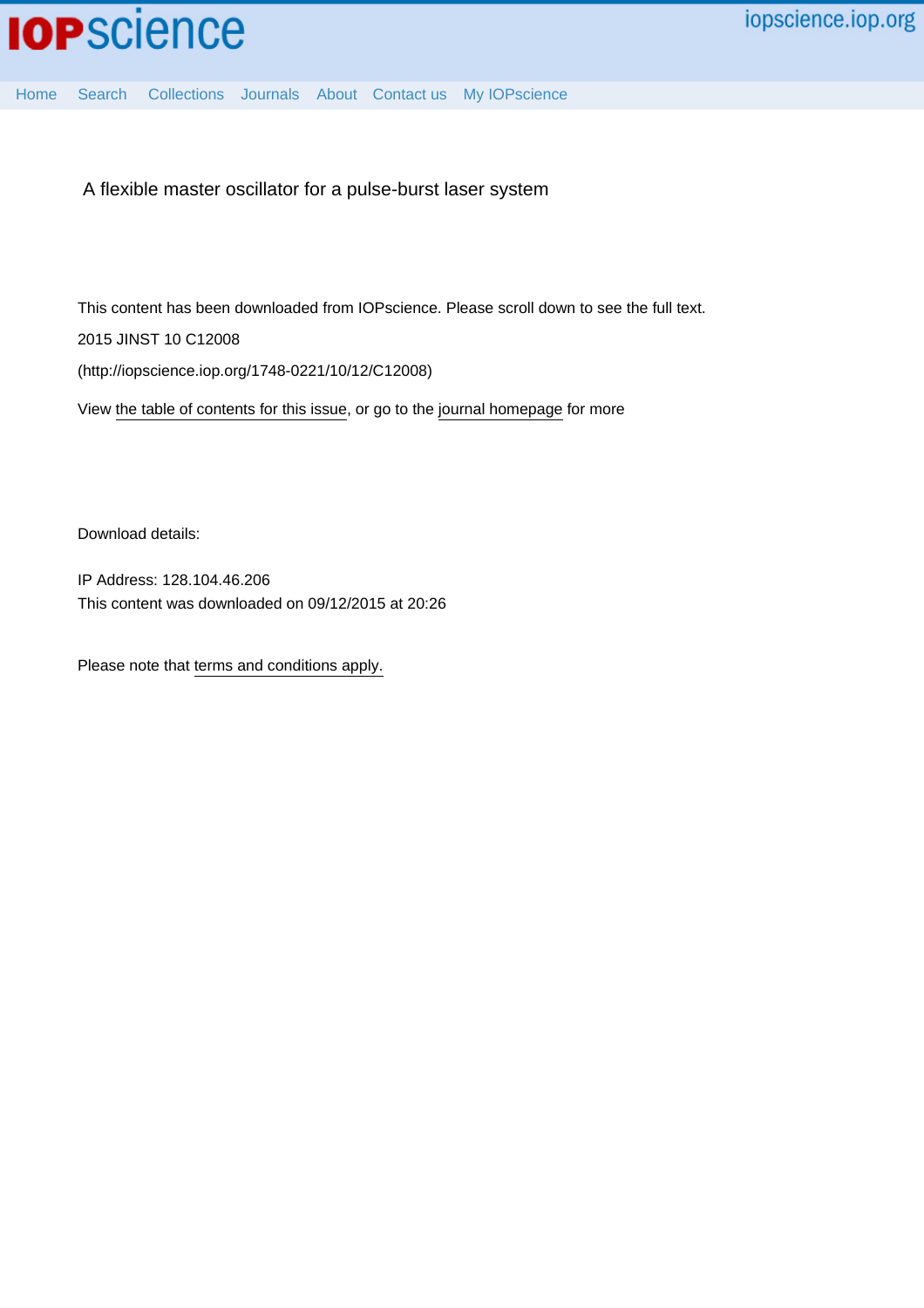Published by IOP Publishing for Sissa Medialab

Received: *September 23, 2015* Accepted: *October 20, 2015* Published: *December 9, 2015*

# **A flexible master oscillator for a pulse-burst laser system**

# **D.J. Den Hartog**<sup>1</sup> **and W.C. Young**

*Center for Magnetic Self-Organization and Department of Physics, University of Wisconsin-Madison, Madison, WI 53706 U.S.A.*

*E-mail:* [djdenhar@wisc.edu](mailto:djdenhar@wisc.edu)

Abstract: A new master oscillator is being installed in the pulse-burst laser system used for highrep-rate Thomson scattering on the MST experiment. This new master oscillator will enable pulse repetition rates up to 1 MHz, with the ability to program a burst of pulses with arbitrary and varying time separation between each pulse. In addition, the energy of each master oscillator pulse can be adjusted to compensate for gain variations in the power amplifier section of the laser system. This flexibility is accomplished by chopping a CW laser source with a high-bandwidth acousto-optic modulator (AOM). The laser source is a Laser Quantum ventus 1064 diode-pumped solid-state laser with continuous output power variable from 100 to 500 mW. The 1064 nm, 2.7 mm diameter polarized beam is focused into the gallium phosphide crystal of a Brimrose AOM, which deflects the beam by approximately 60 mR when driven by the 400 MHz fixed frequency driver. Beam deflection is controlled by a simple digital input pulse, and is capable of producing deflected pulses of less than 20 ns width at repetition rates much greater than 1 MHz. These deflected pulses from the output of the AOM are collimated and propagated into the laser amplifier system, where they will be amplified to ∼2 J/pulse and injected into the MST plasma.

Keywords: Lasers; Plasma diagnostics - interferometry, spectroscopy and imaging



inst

<sup>1</sup>Corresponding author.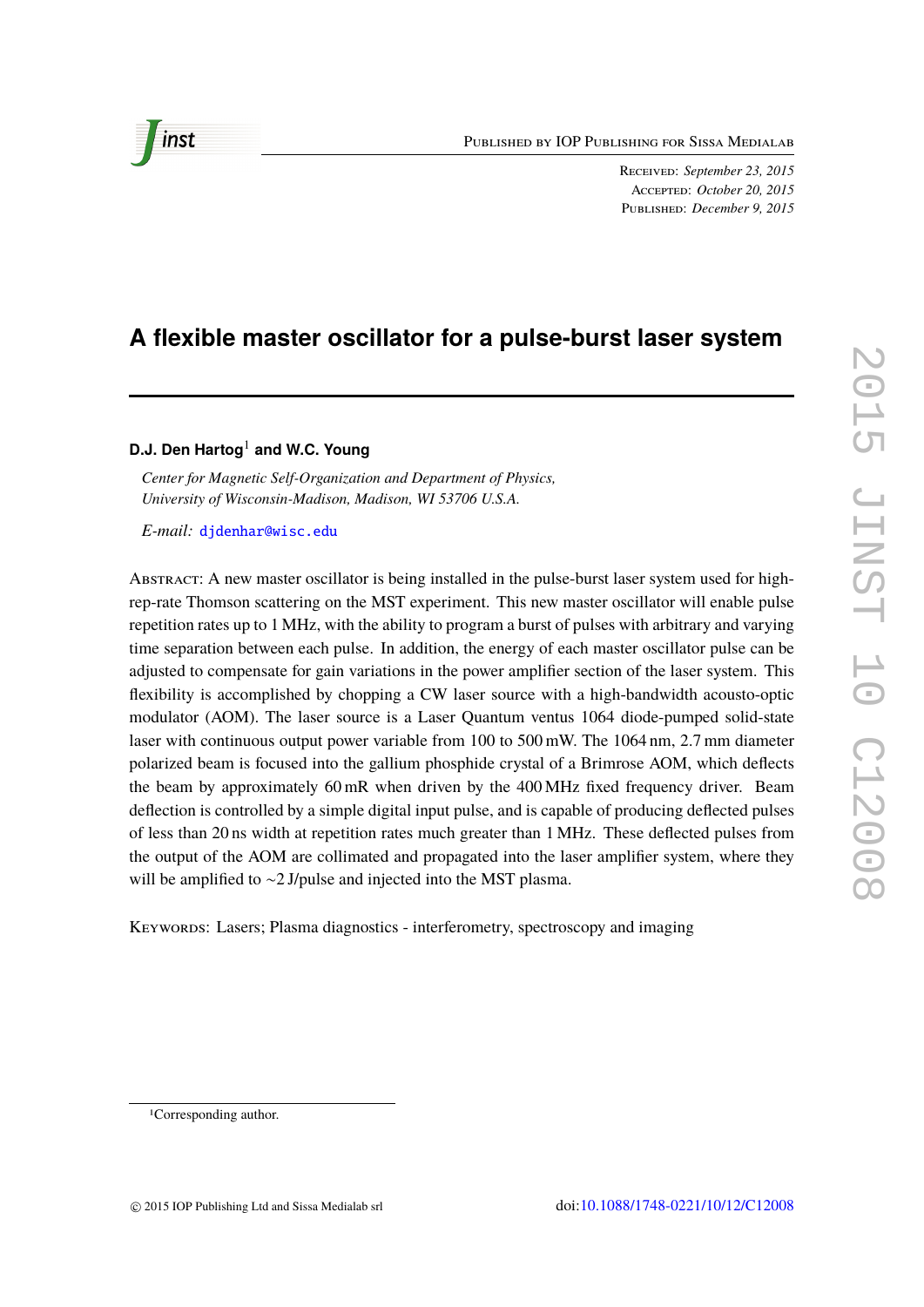# **Contents**

| 1 Introduction             |                |
|----------------------------|----------------|
| 2 Pulse-burst laser system | $\overline{2}$ |
| 3 CW laser source          | $\overline{2}$ |
| 4 Acousto-optic modulator  | Δ              |
| 5 Summary                  | 6              |

# <span id="page-2-0"></span>**1 Introduction**

Pulse-burst laser systems typically produce a sequential series of laser pulses at high repetition rate (1 kHz to 1 MHz) in bursts that can last many milliseconds. The period between bursts is often long (1–100 seconds), and is determined by the time needed for heat to be removed from the laser gain medium. An alternative name for this type of system is "heat-capacity laser," which makes explicit the use of thermal inertia to obtain a burst of high-power laser operation while avoiding the expense and complication of a high-power laser cooling system. Typical individual laser pulse widths are 1–20 ns with pulse energies that range from a fraction of a joule to several joules. The need for these high brightness pulses (high peak optical power) is often driven by a diagnostic need to record an image or scattering event against an extremely bright background.

Arguably the first Nd:YAG pulse-burst laser system was reported by Knight and coauthors in 1980 [\[1\]](#page-7-1). Since then a range of pulse-burst laser capability has been developed at a variety of institutions, the predominant application being laser diagnostics for fluid dynamic measurements [\[2,](#page-7-2) [3\]](#page-7-3). Recent development has emphasized high pulse energy at high pulse repetition rates for long burst durations [\[4,](#page-7-4) [5\]](#page-7-5). Pulse-burst laser technology has also been applied to high-temperature plasma diagnostics, specifically Thomson scattering measurements [\[6,](#page-7-6) [7\]](#page-7-7). A master oscillator, power amplifier (MOPA) configuration has been used to produce 1–2 J pulses at repetition rates up to 200 kHz [\[8\]](#page-7-8). However, the diode-pumped *Q*-switched Nd:YVO<sup>4</sup> master oscillator in this system has several drawbacks. It operates at a preset pulse repetition rate during a burst, pulse-topulse energy variation is substantial and difficult to control, and pulse energy and pulse width are functions of the pulse repetition rate. In short, it lacks the flexibility and controllability desirable for pulse-burst MOPA system.

Thus, as a next step in our system development we are implementing the approach of Thurow et al., replacing the *Q*-switched master oscillator with an acousto-optic modulator (AOM) pulse slicer [\[9\]](#page-7-9). The AOM slices pulses from a diode-pumped CW laser, enabling pulse-on-demand operation and variable pulse durations ranging from 10 ns to infinity. This ability to program a burst of pulses with arbitrary and varying time separation between each pulse will maximize extraction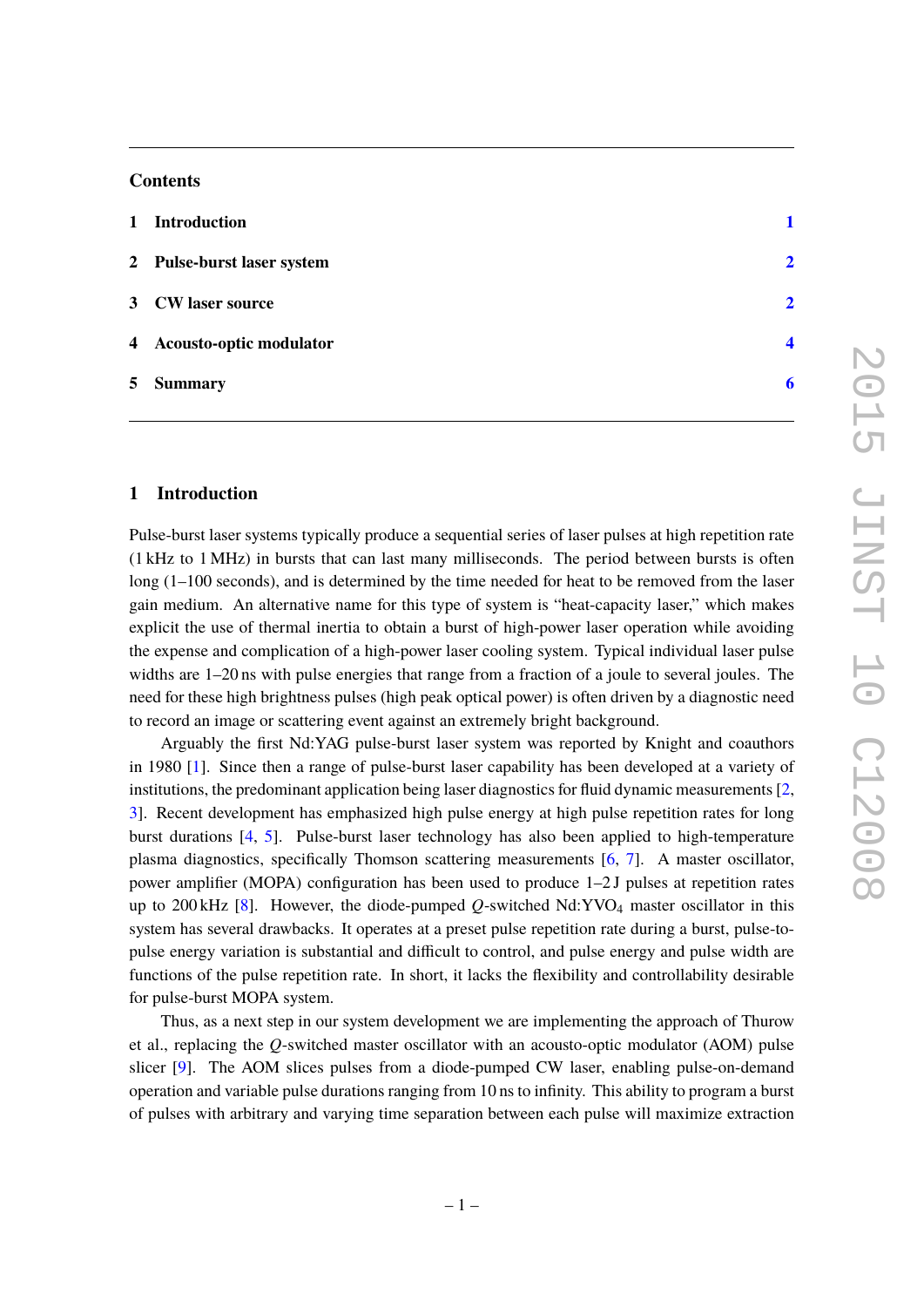of stored optical energy from the power amplifier, and provide the flexibility to respond to a broad range of diagnostic and experimental situations.

# <span id="page-3-0"></span>**2 Pulse-burst laser system**

The architecture of the custom high-rep-rate pulse-burst laser built for the MST Thomson scattering diagnostic is described in  $[10]$ . Since that paper was published, the final Nd: glass amplifier stage has been added to the system. The master oscillator now injects pulses into a power amplifier consisting of four Nd:YAG stages and two Nd:glass stages. The design goal for this system is burst operation at 250 kHz repetition rate with ∼2 J pulses.

A schematic illustrating the layout of the new master oscillator system is in figure [1.](#page-3-2) The diodepumped CW laser produces a 1064 nm beam, minimum diameter ∼2.7 mm, linearly polarized with vertical orientation. The polarization is rotated 90˚to horizontal with a halfwave plate (CVI Laser QWPM series). The beam is focused with a  $f = +100$  mm bestform lens (CVI Laser BFPL series) to minimum spot size in the crystal of the AOM. The diverging beams (deflected and zero-order) exiting the AOM are re-collimated with another bestform lens. The focal length of the re-collimation lens will be selected to produce a deflected output beam with the combination of beam diameter and beam divergence best matched to the optical characteristics of the power amplifier chain. The deflected beam is produced only when the AOM is energized, and thus is the pulsed beam that is "sliced" from the CW laser beam. These beam pulses are directed through a 4 mm optical isolator (EOT HP-04-I-1064) and on into the first stage of the power amplifier. The zero-order beam is simply dumped.

Orientation of the AOM crystal relative to the incoming beam is critical for proper operation. The required alignment adjustability was achieved by mounting the AOM on a Thorlabs PY005 compact five-axis platform. The optical axis of the AOM crystal must be tilted approximately 30 mR relative to the incoming beam, while at the same time maintaining clear passage of the incoming, deflected, and zero-order beams through the input and output apertures of the AOM crystal.



<span id="page-3-2"></span>**Figure 1**. A block diagram illustrating the layout of the new master oscillator system. The tilt of the AOM is exaggerated for clarity.

#### <span id="page-3-1"></span>**3 CW laser source**

The CW laser source is a diode-pumped solid-state unit, Laser Quantum ventus 1064 with mpc6000 power supply/controller. The laser head is approximately  $104 \times 174 \times 52$  mm. Nominal maximum output power is 500 mW, adjustable down to 100 mW. This is not a narrow linewidth laser, as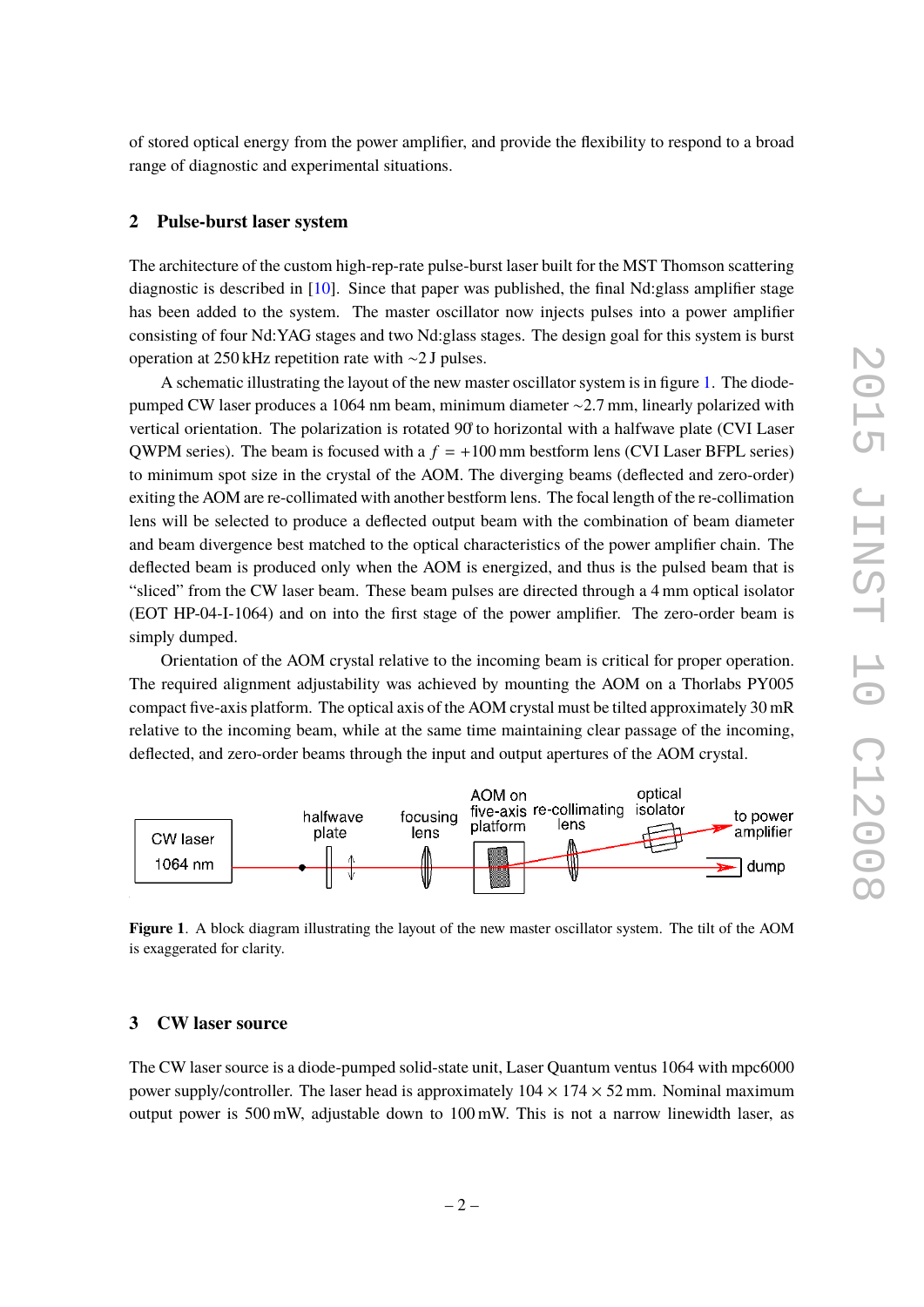this characteristic is not required for our Thomson scattering diagnostic. The laser operating characteristics most critical for this application are beam power stability and beam optical quality.

The beam power must be stable over a broad range of frequencies in order to avoid fluctuations in the amplitude of the sliced pulses. As a simple example of the importance of this characteristic, suppose the beam power oscillates at a frequency of 0.5 MHz. If pulses are being sliced from this beam at a repetition rate of 1 MHz, there is a high likelihood that the pulse amplitudes will oscillate around a mean, perhaps also varying with a low beat frequency. Similarly problematic is a beam that exhibits random variations in output power, particularly power spikes or dips. A spike, if sliced from the beam, has the potential to be amplified by the power amplifier chain beyond the optical damage threshold. A dip may not deplete the stored optical energy in the amplifier chain, allowing excessive energy to be available to the next pulse sent through the chain, again possibly exceeding the damage threshold. To avoid the problems described above, the laser source was specified to operate with less than  $0.2\%$  rms noise fluctuations in beam power over the frequency range 10 Hz to 100 MHz.

The optical characteristics of the beam from the master oscillator in any MOPA system directly influence the quality of the power amplifier output beam. This is true for a system containing an AOM pulse-sliced master oscillator, but in this case the optical characteristics of the CW laser source beam also affect the operation of the AOM pulse slicer itself. In particular, the beam must focus to an acceptable spot size within the AOM crystal, with acceptable divergence out from the focal point, while avoiding high-order mode structure within the beam that could lead to damaging power densities within the crystal. The ideal beam would exhibit a  $TEM_{00}$  transverse beam mode, with beam divergence characteristic of a Gaussian beam. Unfortunately, commercially available lasers, even those advertised as having a "Gaussian beam," often deviate from that ideal, particularly in the far-field, so it is generally prudent to characterize a beam before putting the laser into service.

Figure [2](#page-5-1) contains transverse beam intensity profiles taken at four distances from the exit of the CW laser source. The lack of structure within the 2D profiles, and the Gaussian shape of the 1D cuts, indicates that this beam is approximately  $TEM_{00}$  in both near- and far-field. However, the beam divergence (figure [3\)](#page-5-2) differs from that expected for an ideal Gaussian beam, which has a minimum spot size (the waist) and a single figure for beam divergence, meaning that the beam radius increases linearly past the Rayleigh range. Instead, note that the beam shown in figure [3](#page-5-2) has two values of beam divergence: 0.3 mR in the mid-field, and 0.6 mR in the far-field, with the change in divergence occurring at about 600 cm from the laser. The beam waist of approximately 2.7 mm diameter occurs between 100 and 200 cm from the laser; an ideal Gaussian beam with this waist size would have a single value for divergence of ∼0.25 mR. This deviation from ideal Gaussian beam characteristics will likely have a negative effect on beam quality in the power amplifier and downstream in the beamline that transports the amplified beam to the plasma. Spatial filtering of the beam may be required if the negative effects become problematic.

Despite this deviation from the Gaussian ideal, the focal spot (figure [4\)](#page-5-3) produced by the  $f = +100$  mm lens is acceptable. The spot size of ~ 70  $\mu$ m diameter is within specification for the AOM, and the beam profiles show no evidence of high-order mode structure that could cause potentially damaging concentrations of power within the AOM crystal.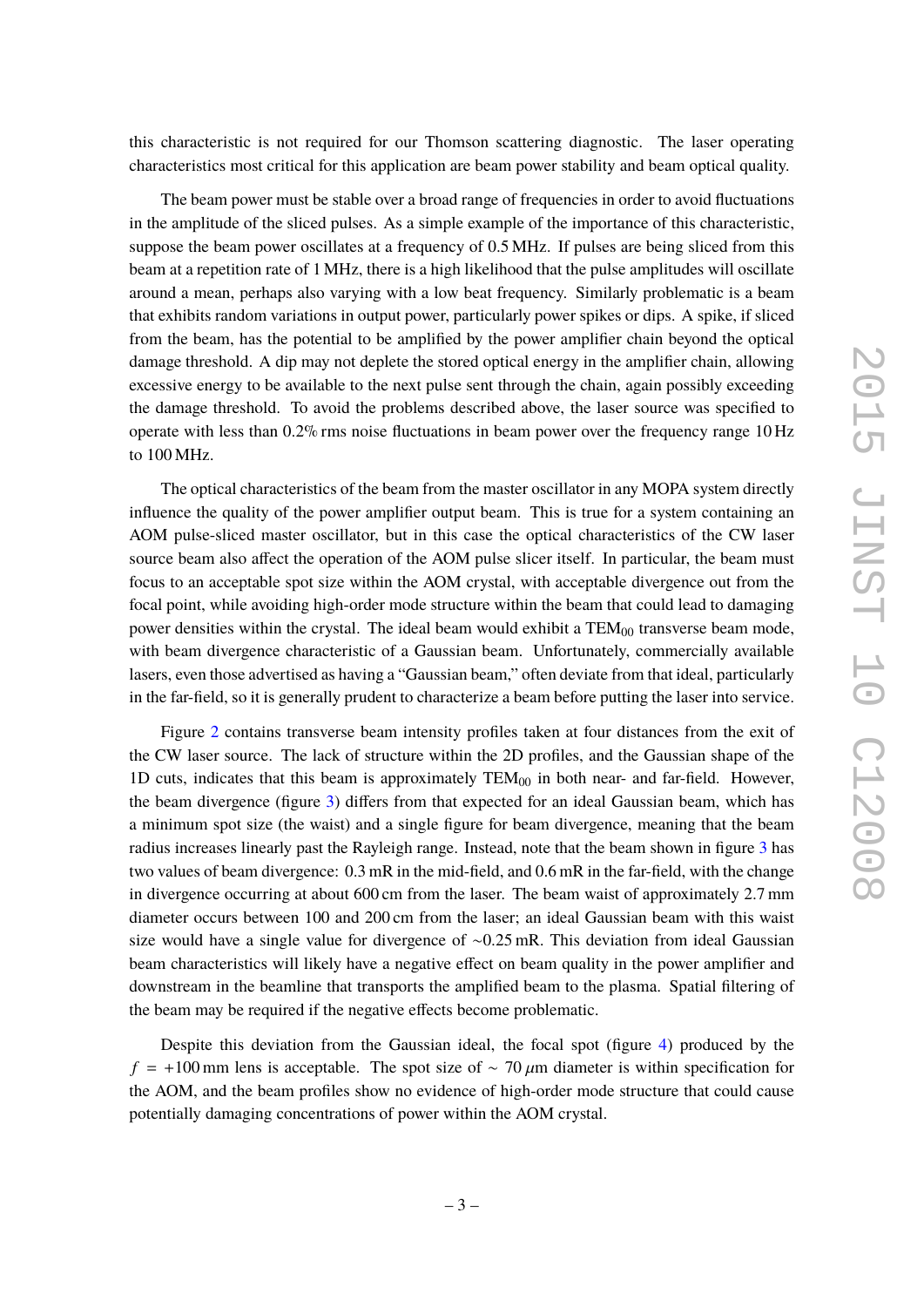

<span id="page-5-1"></span>**Figure 2**. Beam intensity profiles recorded by a DataRay beam profiling camera at various distances from the laser source. The graph below each profile is a 1D cut through the center of each 2D profile.

<span id="page-5-2"></span>**Figure 3.** The variation of the  $1/e^2$  beam radius as a function of distance from the laser source. The two lines illustrate the mid-field divergence (300–600 cm from laser) and the far-field divergence (600–1400 cm from laser).



<span id="page-5-3"></span>**Figure 4.** The focal spot variation produced by the  $f = +100$  mm lens, with the lens placed approximately 100 cm from the CW laser source.

## <span id="page-5-0"></span>**4 Acousto-optic modulator**

The AOM is a Brimrose GPM-400-100-1064, a gallium phosphide crystal with a center frequency of 400 MHz. It is driven by a Brimrose FFA-400-B2-F1.25 fixed frequency driver. This driver has a modulation input, used to turn the driver off and on at frequencies up to 50 MHz. When the driver is not energized, the laser beam proceeds through the crystal undeflected, often called the zero-order beam. When the driver is energized, a deflected beam appears, with the input beam intensity typically split roughly equally between the zero-order and deflected beams.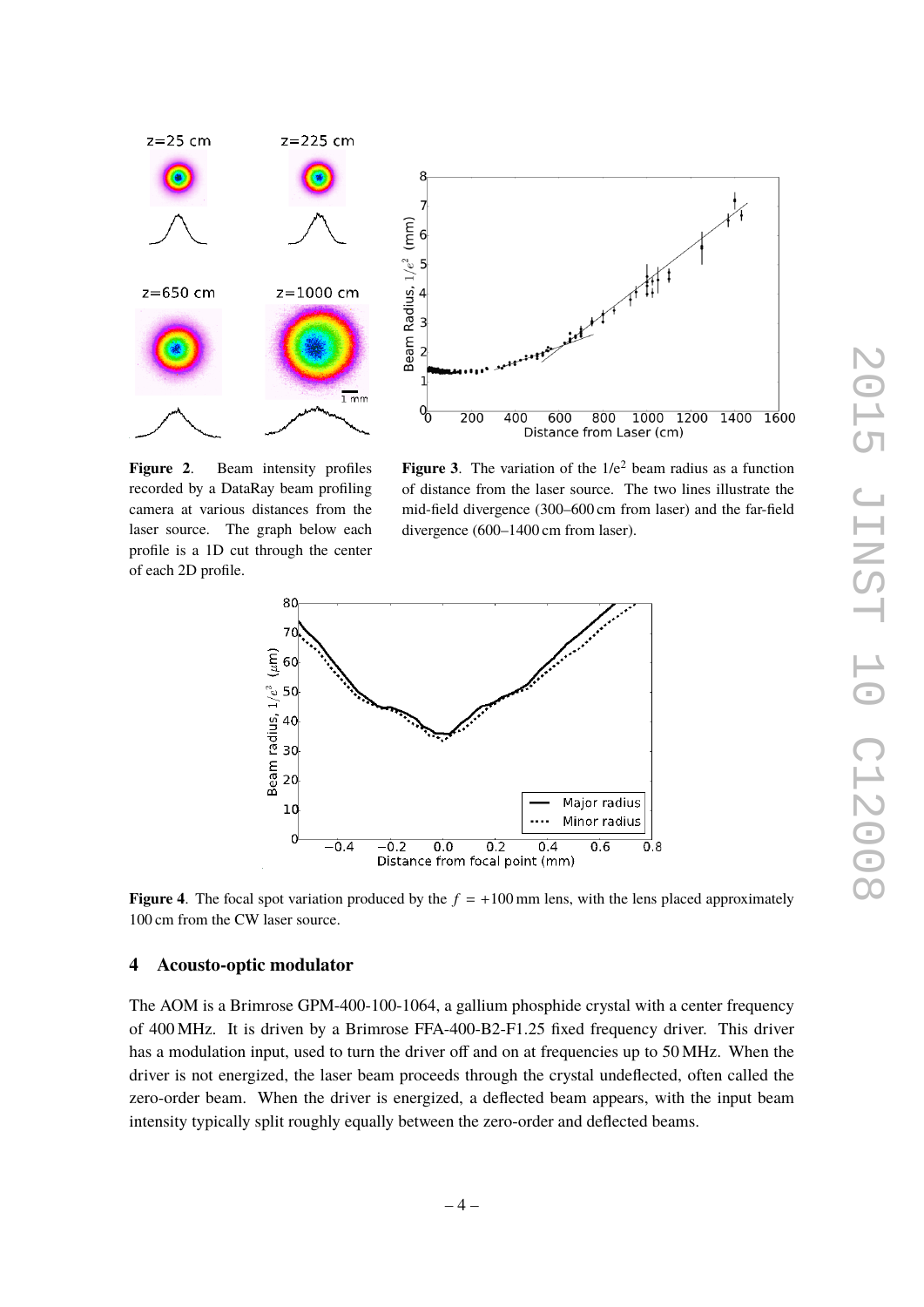

<span id="page-6-0"></span>**Figure 5**. Beam intensity profiles of the diffracted (deflected) and transmitted (zero-order) beam. The graph below each profile is a 1D cut through the center of each 2D profile.



<span id="page-6-1"></span>**Figure 6**. Pulses sliced from the CW laser beam by the AOM. The AOM driver was modulated by an SRS DG535 pulse generator; the time markers identifying each trace are the input pulse width from the DG535. The deflected beam is recorded by a Thorlabs DET025AL with 150 ps rise and fall times. The noise on the traces is a results of the low sensitivity of the detector at 1064 nm.

The operation of an AOM is described in many references, a few of which are listed below [\[11](#page-8-1)[–13\]](#page-8-2). In brief, an AOM is activated when an acoustic wave is launched into transparent optical material (glass or crystalline) by a transducer attached to one face of the material. This wave results in a sinusoidal modulation of the density of the material, and thus a modulation of the index of refraction. This index modulation has the characteristics of a grating, so with proper orientation of the laser beam and the axis of acoustic propagation in the material, a large fraction of the incident laser beam will be diffracted into the first-order deflected beam when the acoustic driver is energized. The deflected and zero-order beams are separated by approximately 60 mR by the specific AOM in this system. Figure [5](#page-6-0) shows the intensity profiles of these two beams, neither of which exhibit any high-order mode structure.

A key figure of merit for use of an AOM as a pulse slicer is the time required for the driver to establish an acoustic wave in the material, which sets the rise time of the deflected beam, and the time for the acoustic wave to disappear when the driver is turned off, which sets the fall time of the deflected beam. The AO crystal has an acoustic velocity of 6.3 km/s, which results in a predicted rise time of ~7 ns for a 70  $\mu$ m diameter beam spot in the crystal [\[12\]](#page-8-3). The manufacturer specifies a rise time of 7 ns for the driver. The recorded rise time (figure [6\)](#page-6-1) is approximately as expected from a convolution of these two times. The combination of rise time and fall time set the minimum pulse width that can be produced by the pulse slicer. Pulse widths of the deflected beam produced by various input pulse widths to the Brimrose driver are shown in figure [6.](#page-6-1) Rise and fall times of the sliced pulse are approximately equivalent, and it is straightforward to produce a symmetric 20 ns wide laser pulse for injection into the power amplifier chain. Given the bandwidth of the Brimrose driver, such pulses can easily be produced at repetition rates of 1 MHz, or at repetition rates that vary during a burst. For example, it may be useful under certain circumstances to inject into the power amplifier a burst containing a frequency comb of pulses.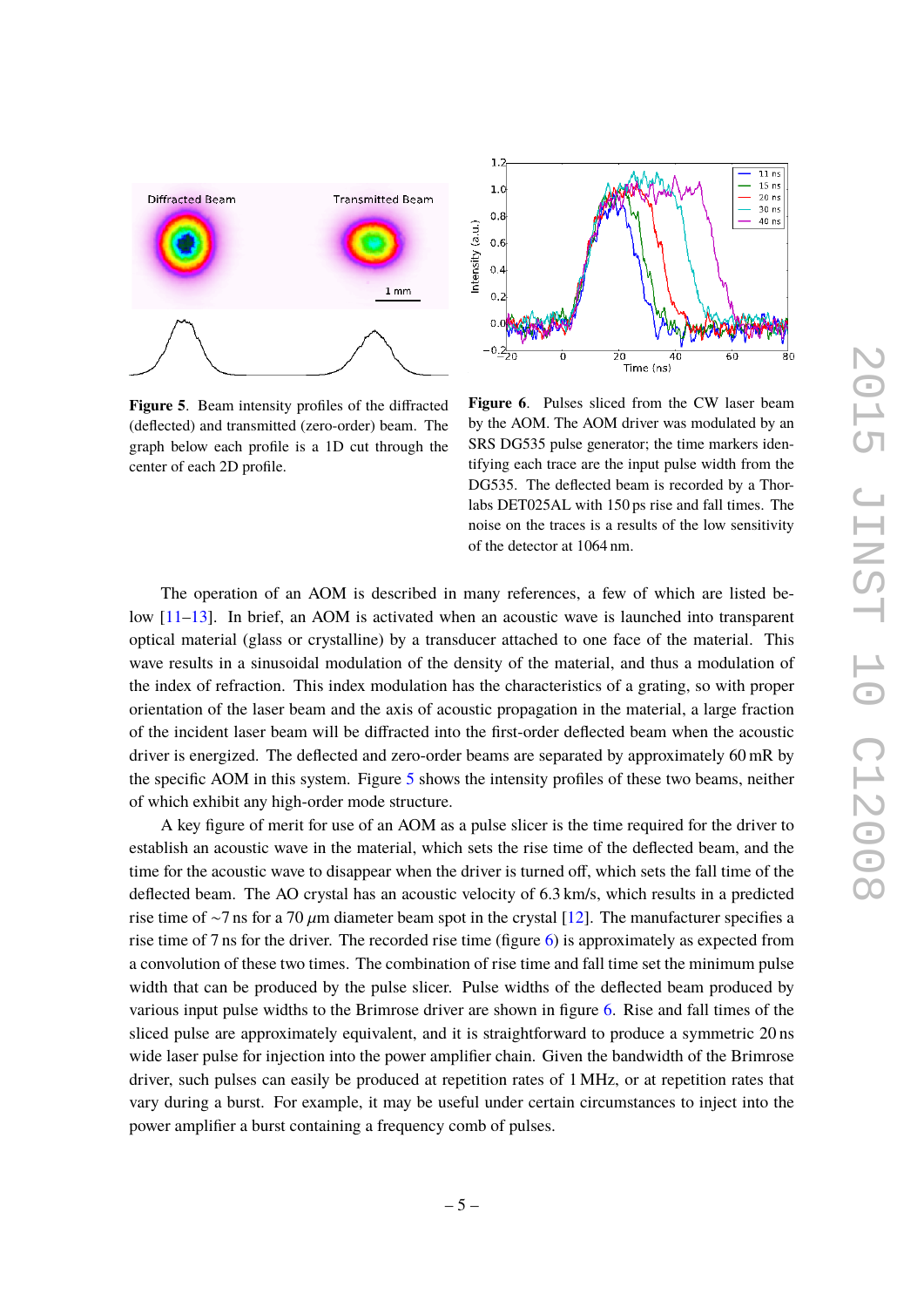For input pulses to the Brimrose driver of less than the 11 ns shown in figure [6,](#page-6-1) the peak amplitude of the pulse begins to drop, the drop being approximately proportional to the reduction in input pulse width. This provides the capability to vary the amount of energy in a sliced pulse while keeping the pulse width below 20 ns (preferable for optimum operation of the Thomson scattering detection system). This capability should be useful in reducing power amplifier pulse energy variation when injecting bursts with varying pulse timing (e.g., a frequency comb).

## <span id="page-7-0"></span>**5 Summary**

The new master oscillator system described above, consisting of a CW laser source and pulseslicing AOM, produces 20 ns wide laser light pulses at MHz repetition rates. These pulses will be injected into the power amplifier chain of the pulse-burst laser system used for high-rep-rate Thomson scattering on the MST experiment. The new master oscillator system has the ability to produce a burst of pulses with arbitrary and varying time separation between each pulse.

### **Acknowledgments**

The authors are grateful for helpful conversations with Walter Lempert and Brian Thurow regarding the design of pulse-burst laser systems. This material is based upon work supported by the U.S. Department of Energy, Office of Science, Office of Fusion Energy Sciences under Award Number DE-FC02-05ER54814, and by the National Science Foundation under Award Number PHY-0821899.

# **References**

- <span id="page-7-1"></span>[1] R.C. Knight, R.J. Dewhurst and S.A. Ramsden, *Efficient burst-mode operation of a very high repetition-rate Nd:YAG laser*, *J. Phys.* **E 13** [\(1980\) 1339.](http://dx.doi.org/doi:10.1088/0022-3735/13/12/028)
- <span id="page-7-2"></span>[2] B. Thurow, N. Jiang and W. Lempert, *Review of ultra-high repetition rate laser diagnostics for fluid dynamic measurements*, *[Measur. Sci. Tech.](http://dx.doi.org/doi:10.1088/0957-0233/24/1/012002)* **24** (2013) 012002.
- <span id="page-7-3"></span>[3] R.B. Miles, *Optical Diagnostics for High-Speed Flows*, in proceedings of *43rd AIAA Fluid Dynamics Conference*, San Diego, U.S.A., 24–27 June 2013 [\[doi:10.2514/6.2013-2610\]](http://dx.doi.org/doi:10.2514/6.2013-2610).
- <span id="page-7-4"></span>[4] F. Fuest, M.J. Papageorge, W.R. Lempert and J.A. Sutton, *Ultrahigh laser pulse energy and power generation at* 10 *kHz*, *Opt. Lett.* **37** [\(2012\) 3231.](http://dx.doi.org/doi:10.1364/OL.37.003231)
- <span id="page-7-5"></span>[5] M.N. Slipchenko, J.D. Miller, S. Roy, T.R. Meyer, J.G. Mance and J.R. Gord, 100 *kHz,* 100 *ms,* 400 *J burst-mode laser with dual-wavelength diode-pumped amplifiers*, *Opt. Lett.* **39** [\(2014\) 4735.](http://dx.doi.org/doi:10.1364/OL.39.004735)
- <span id="page-7-6"></span>[6] D.J. Den Hartog et al., *Pulse-burst laser systems for fast Thomson scattering*, *[Rev. Sci. Instrum.](http://dx.doi.org/doi:10.1063/1.3475723)* **81** [\(2010\) 10D513.](http://dx.doi.org/doi:10.1063/1.3475723)
- <span id="page-7-7"></span>[7] D.J. Den Hartog, J.R. Ambuel, M.T. Borchardt, J.A. Reusch, P.E. Robl and Y.M. Yang, *Pulse-burst operation of standard Nd:YAG lasers*, *[J. Phys. Conf. Ser.](http://dx.doi.org/doi:10.1088/1742-6596/227/1/012023)* **227** (2010) 012023.
- <span id="page-7-8"></span>[8] W.C. Young and D.J. Den Hartog, *Operation and beam profiling of an up to* 200 *kHz pulse-burst laser for Thomson scattering*, *[Rev. Sci. Instrum.](http://dx.doi.org/10.1063/1.4885539)* **85** (2014) 11D808.
- <span id="page-7-9"></span>[9] B.S. Thurow, A. Satija and K. Lynch, *Third-generation megahertz-rate pulse burst laser system*, *[Appl.](http://dx.doi.org/doi:10.1364/AO.48.002086) Opt.* **48** [\(2009\) 2086.](http://dx.doi.org/doi:10.1364/AO.48.002086)